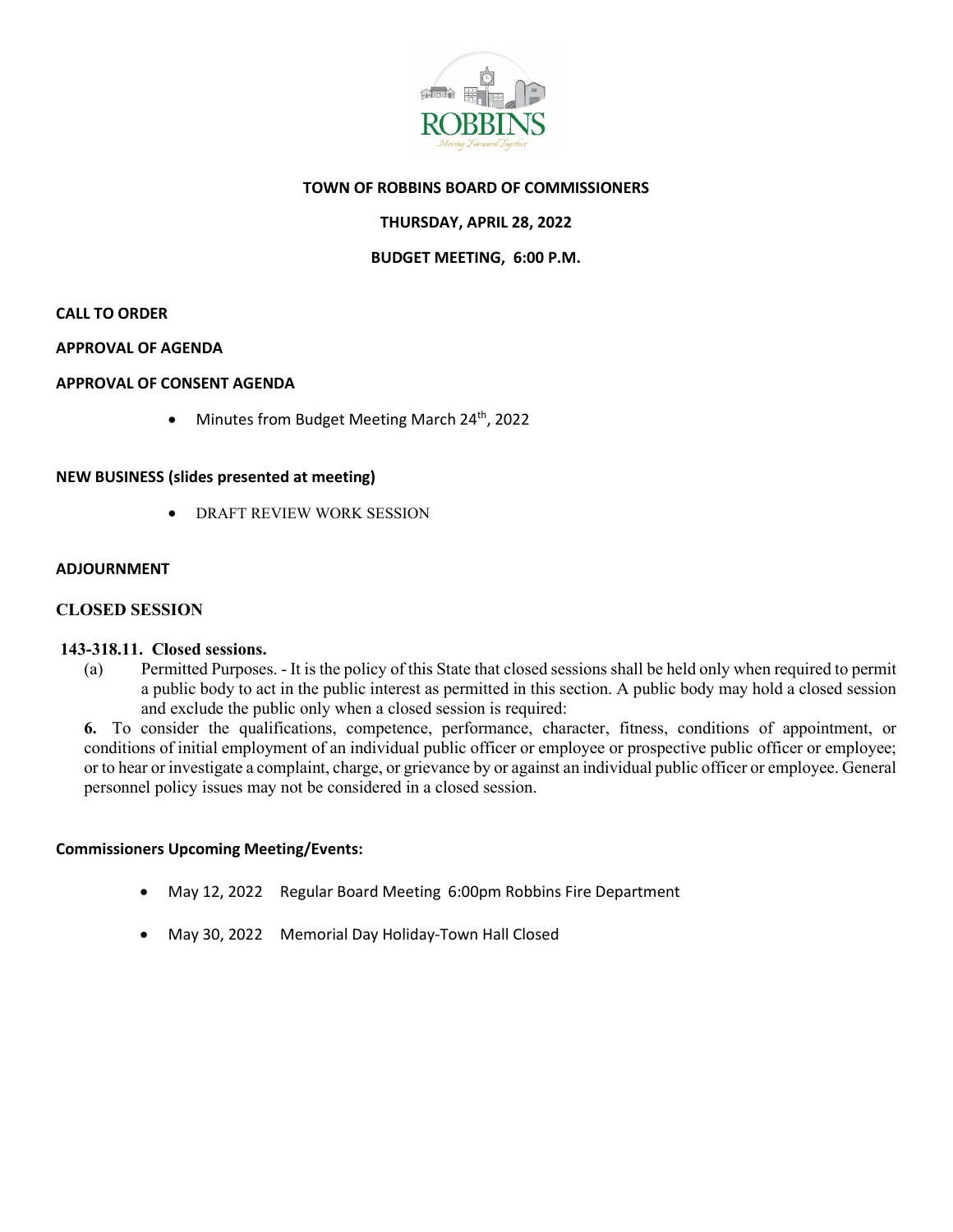

## Town of Robbins Board of Commissioners

Thursday, March 24, 2022

# Budget Session 2 Special Meeting Minutes

\_\_\_\_\_\_\_\_\_\_\_\_\_\_\_\_\_\_\_\_\_\_\_\_\_\_\_\_\_\_\_\_\_\_\_\_\_\_\_\_\_\_\_\_\_\_\_\_\_\_\_\_\_\_\_\_\_\_\_\_\_\_\_\_\_\_\_\_\_\_\_\_\_\_\_\_\_\_\_\_\_\_\_\_\_

The Town of Robbins Board of Commissioners convened for Special Meeting at 5:00 pm, Thursday, March 24, 2022, in the Robbins Town Hall at 101 N Middleton St, Robbins, North Carolina.

## **Commissioners Present:**

Mayor Cameron Dockery, Commissioners Nikki Bradshaw, Brandon Phillips, Lonnie English, Jody Britt.

*Excused: Commissioner Kevin Stewart @ 5:41pm*

\*\*\*\*\*\*\*\*\*\*\*\*\*\*\*\*\*\*\*\*\*\*\*\*\*\*\*\*\*\*\*\*\*\*\*\*\*\*\*\*\*\*\*\*\*\*\*\*\*\*\*\*\*\*\*\*\*\*\*\*\*\*\*\*\*\*\*\*\*\*\*\*\*\*\*\*\*\*\*\*\*\*\*\*\*

Mayor Cameron Dockery called the meeting to order at 5:04 pm

**Invocation** – Mayor Cameron Dockery

## **Pledge of Allegiance** – Mayor Cameron Dockery

- **I. Public Comment Period -** No Comments
- **II. Additional Agenda**

## **Background Info**

Town Manager Clint Mack provided opening remarks and the presented slides (attached hereto as Appendix A) Going over the adjustments and infrastructure. Town is tracking efficiencies and working on 4-6 new projects for 2022-2023. Commissioner Stewart inquires about police vehicles (not listed on agenda) however Chief Ben expressed fleet is aged and needs to be replaced. Mack went on to talk about inflation and how continuing to track the next year's expenses is vital to success of the Town. Mack stated staying as is right now is like lowering rates for now. Mack went over tax rates and cost of reducing. Phillips would like a 2 cent decrease. More data is needed for Commissioners to be able to make an intelligent decision on this. More data will be provided at next meeting for commissioners to debate this. Mayor Dockery stated that three items are important Recreation, Water Rates and Road work.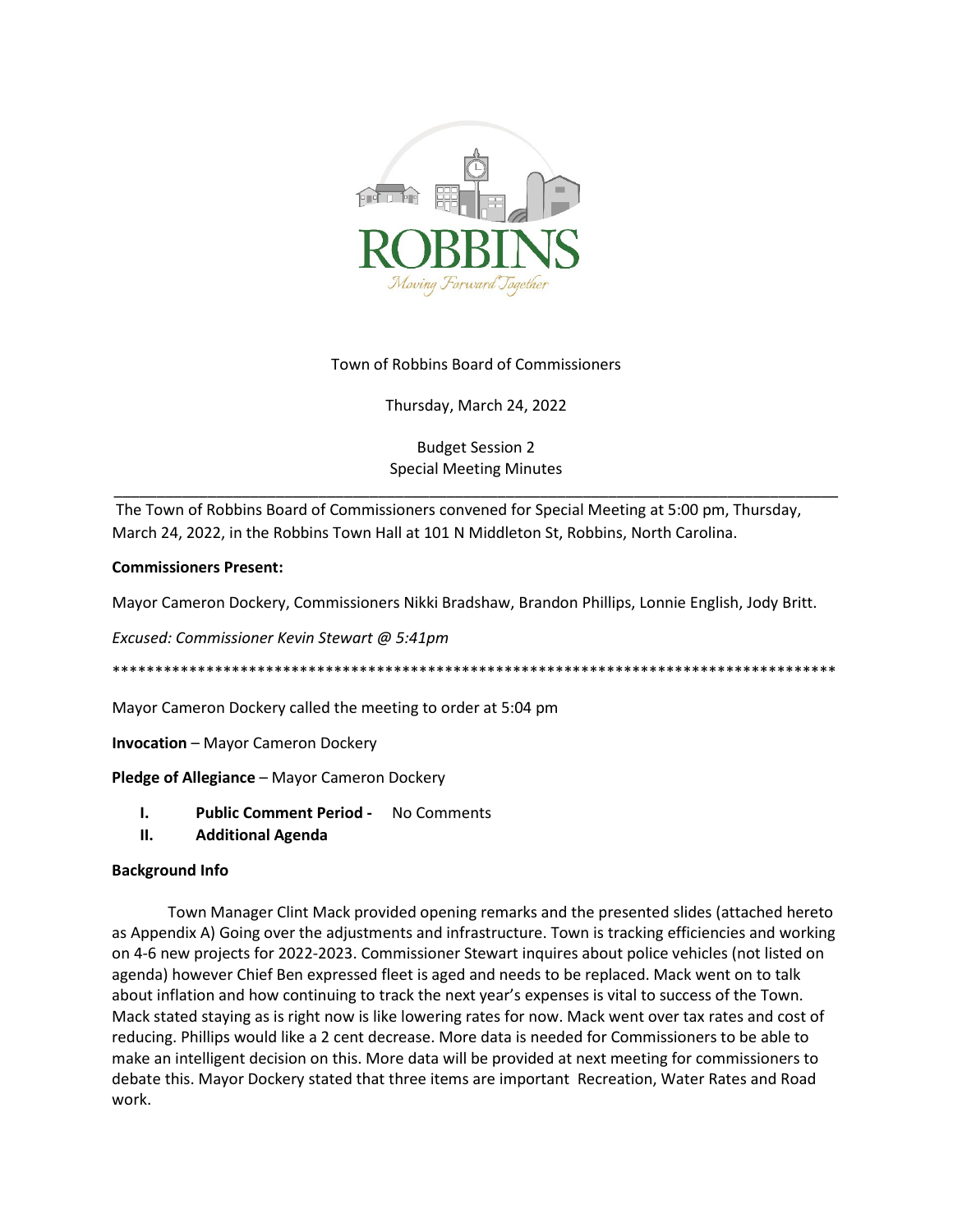## **XIV. ADJOURNMENT**

There being no further business, upon motion made by Commissioner Nikki Bradshaw to adjourn at 6:07pm

\_\_\_\_\_\_\_\_\_\_\_\_\_\_\_\_\_\_\_\_\_\_\_\_ \_\_\_\_\_\_\_\_\_\_\_\_\_\_\_\_\_\_\_\_\_\_\_\_\_\_

Cameron Dockery, Mayor **Cameron Dockery, Mayor** Jessica C Coltrane, Town Clerk

Accepted into record \_\_\_\_\_\_\_\_\_\_\_\_\_\_\_\_\_\_\_\_\_\_\_\_\_. In Favor\_\_\_\_\_\_\_\_ Against\_\_\_\_\_\_\_\_\_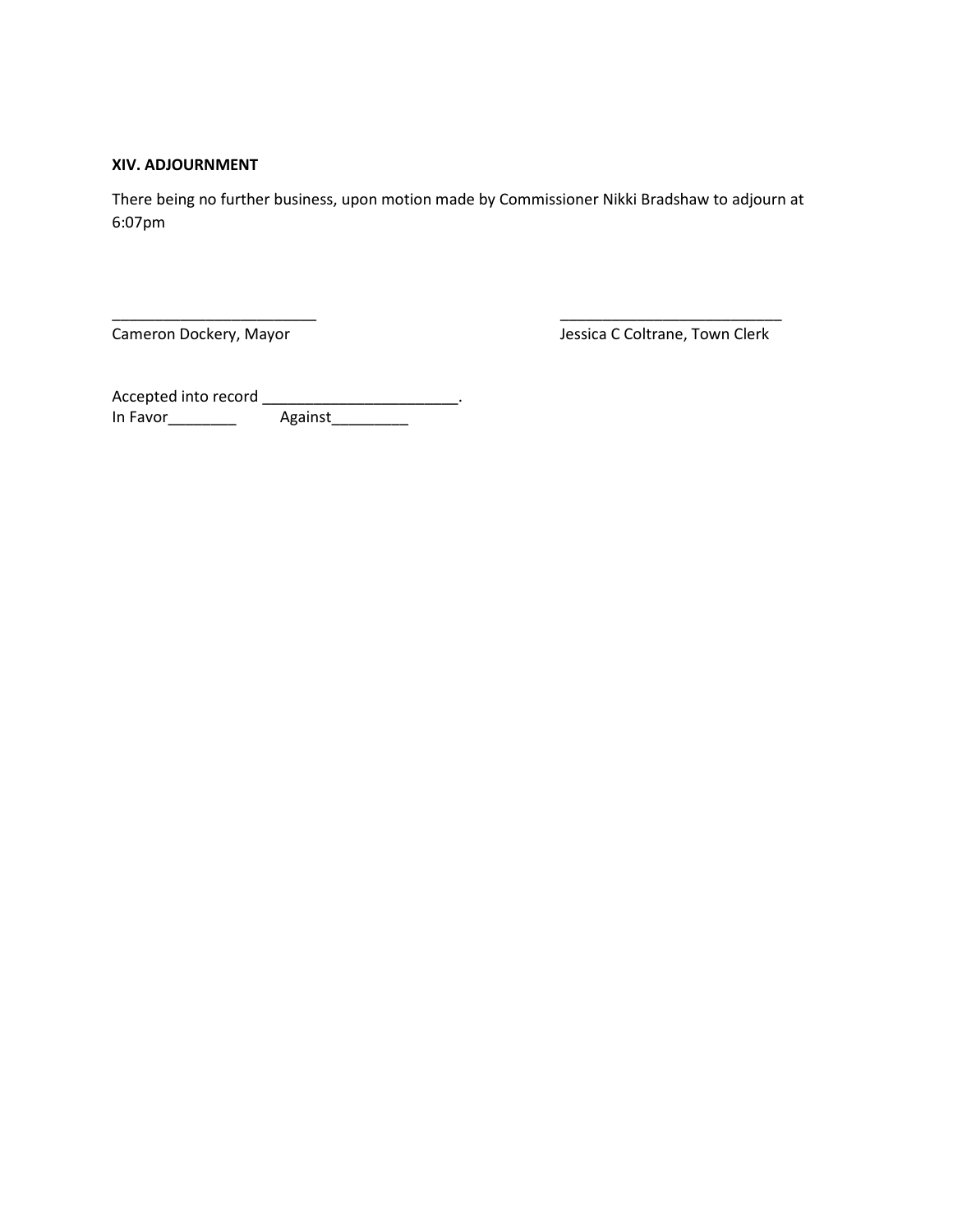| <b>REVENUES</b>                     | <b>BUDGET APPROVED 21/22</b> |         | <b>BUDGET REQUESTED 22/23</b> |
|-------------------------------------|------------------------------|---------|-------------------------------|
|                                     |                              |         |                               |
| 10-301-00 TAXES AD VALOREM CURRENT  | \$390,500.00                 | $\zeta$ | 433,000.00                    |
| 10-301-01 TAXES AD VALOREM PRIOR YR | \$1,000.00                   | \$      | 1,000.00                      |
| 10-301-02 TAXES AD VALOREM VEH CURR | \$96,000.00                  | \$      | 98,000.00                     |
| 10-301-03 TAXES AD VALOREM VEH PRIO | \$0.00                       | \$      |                               |
| 10-310-00 TAX REL/REF/ADJ           | $(52,000.00)$ \$             |         | (2,000.00)                    |
| 10-311-00 TAX DISCOUNTS             | $(54,000.00)$ \$             |         | (4,000.00)                    |
| 10-312-00 VEHICLE FEE               | \$14,500.00                  | \$      | 14,500.00                     |
| 10-317-00 TAX PENALTIES & INTEREST  | \$2,000.00                   | \$      | 2,000.00                      |
| 10-324-00 DEPOT REPAIR REVENUE      | \$5,000.00                   | \$      |                               |
| 10-326-00 ZONING PERMITS            | \$750.00                     | \$      | 1,000.00                      |
| 10-329-00 INTEREST EARNED           | \$1,600.00                   | \$      | 2,200.00                      |
| 10-330-00 COUNTY APPARATUS FUNDS    | \$0.00                       | \$      |                               |
| 10-331-00 FEMA FIREFIGHTER REIMB    | \$0.00                       | \$      |                               |
| 10-332-02 HARVEST FEST              | \$0.00                       | \$      |                               |
| 10-332-04 FIRE DEPT CONTRIBUTIONS   | \$0.00                       | \$      |                               |
| 10-333-00 FIRE/RESCUE ASSOC. REIMB. | \$0.00                       | \$      |                               |
| 10-335-00 MISCELLANEOUS             | \$1,000.00                   | \$      | 250.00                        |
| 10-336-00 RENT REVENUE              | \$26,000.00                  | \$      | 5,000.00                      |
| 10-337-00 UTILITY FRANCHISE         | \$55,000.00                  | \$      | 55,000.00                     |
| 10-338-00 TELECOMMUNICATIONS TAX    | \$0.00                       | \$      |                               |
| 10-339-00 SOLID WASTE DISPOSAL TAX  | \$900.00                     | \$      | 850.00                        |
| 10-340-00 N.MOORE FAMILY RES.       | \$3,500.00                   | \$      |                               |
| 10-341-00 BEER AND WINE REVENUE     | \$5,000.00                   | \$      | 5,000.00                      |
| 10-342-00 LOCAL VIDEO PROG TAX      | \$0.00                       | \$      |                               |
| 10-343-00 POWELL BILL               | \$32,000.00                  | \$      | 34,000.00                     |
| 10-345-00 LOCAL OPTION SALES TAX    | \$336,000.00                 | \$      | 350,000.00                    |
| 10-345-01 STATES HOLD HARMLESS      | \$0.00                       | \$      |                               |
| 10-346-00 SALES & USE TAX REFUND    | \$0.00                       | \$      |                               |
| 10-347-00 CONTROLLED SUBSTANCE TAX  | \$0.00                       | \$      |                               |
| 10-351-00 OFFICER FEES/COURT        | \$300.00                     | \$      | 600.00                        |
| 10-353-00 FIRE DISTRICT R/P         | \$320,000.00                 | \$      | 384,600.00                    |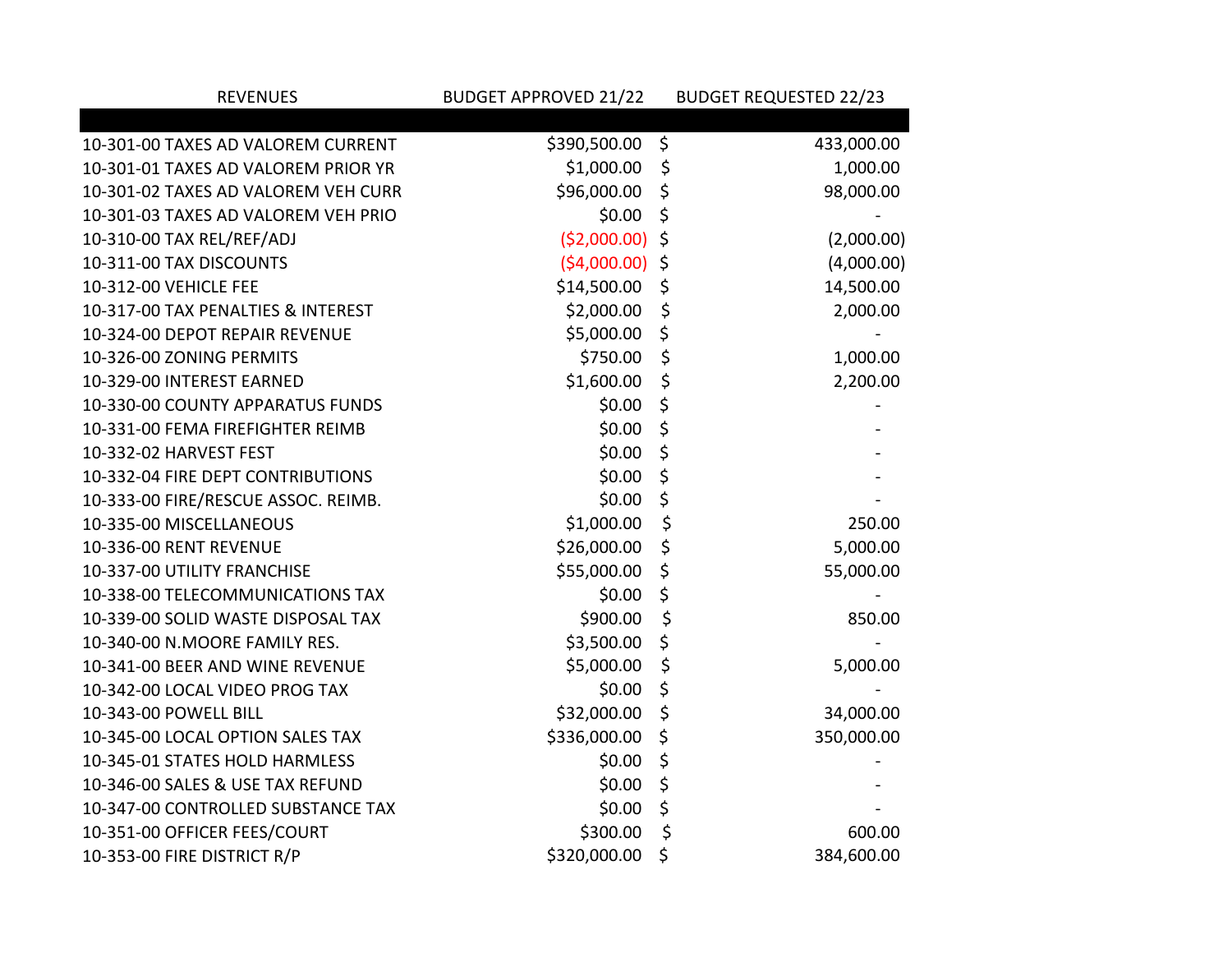| 10-355-00 COVID 19 CRF GRANT REVENUE                | $$0.00$ \$     |                |              |
|-----------------------------------------------------|----------------|----------------|--------------|
| 10-356-00 2020 POLICE BLOCK GRANT<br><b>REVENUE</b> | $$0.00$ \$     |                |              |
| 10-357-00 ECONOMIC DEVELOPMENT<br><b>REVENUE</b>    | $$0.00$ \$     |                |              |
| 10-358-00 US DEPT OF JUSTICE GRANT                  | \$0.00         | \$             |              |
| 10-361-00 CEMETERY REVENUE                          | \$12,000.00    | \$             | 16,000.00    |
| 10-375-00 LAND SALE PROCEEDS                        | \$0.00         | $\zeta$        |              |
| 10-377-00 INSURANCE CLM PROCEEDS                    | \$0.00         | $\zeta$        |              |
| 10-380-01 SURPLUS ITEM SALES                        | \$0.00         | $\zeta$        |              |
| 10-383-00 SCRAP METAL SALES                         | \$0.00         | $\zeta$        |              |
| 10-384-00 FEMA--EMPLOYEES                           | \$0.00         | \$             |              |
| 10-384-02 OSFM GRANT                                | \$0.00         | $\zeta$        |              |
| 10-385-00 TRASH COLLECT/USER FEE                    | \$82,000.00    | \$             | 82,000.00    |
| 10-397-00 LOAN PROCEEDS                             | \$0.00         | $\zeta$        |              |
| 10-398-01 TFER FROM FIRE CAP RES                    | \$0.00         | $\zeta$        |              |
| 10-398-03 TFER FROM FIRE ST IMP/TO FRES             | \$0.00         | - \$           |              |
| 10-398-06 TRANSFER FROM ARPA-                       | \$0.00         | - \$           | 48,767.00    |
| <b>STANDARD ALLOWANCE</b>                           |                |                |              |
| 10-398-55 TFER FROM ECONOMIC DEV.                   | \$0.00         | - \$           |              |
| 10-398-60 CONTRIBUTIONS                             | $$0.00$ \$     |                |              |
| 10-398-80 TRANSFER FROM ORR STIMULUS                | 25500 \$       |                |              |
| <b>GRANT</b>                                        |                |                |              |
| 10-399-00 APPRO GF FUND BALANCE                     | 23500 \$       |                |              |
| 10-399-30 TRANSFER FROM WATER FUND                  |                | 0 <sup>5</sup> |              |
| <b>TOTAL:</b>                                       | \$1,428,050.00 | $\mathsf{S}$   | 1,527,767.00 |

EXPENSES BUDGET APPROVED 21/22 BUDGET REQUESTED 22/23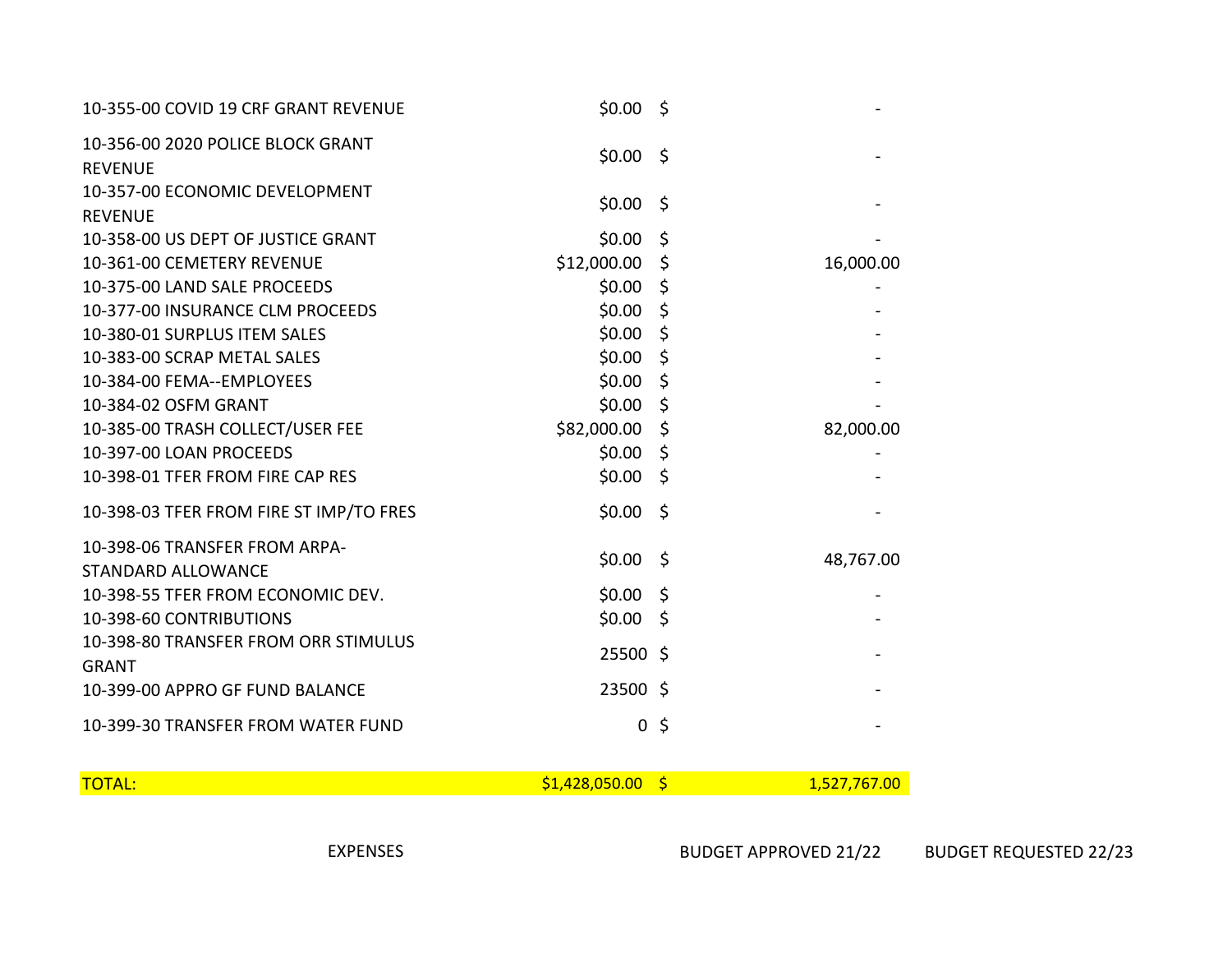| <b>Governing Body</b> |                         |     |           |                    |            |
|-----------------------|-------------------------|-----|-----------|--------------------|------------|
| 10-410-02             | <b>SALARIES</b>         | \$  | 15,900.00 | \$                 | 15,900.00  |
| 10-410-05             | <b>FICA TAXES</b>       | \$  | 1,220.00  | \$                 | 1,200.00   |
| 10-410-08             | <b>TRAINING</b>         | \$- |           |                    | 125.00     |
| 10-410-11             | <b>PHONE</b>            | \$- |           |                    |            |
| 10-410-14             | TRAVEL, MEETING         | \$- |           |                    |            |
| 10-410-26             | ADVERTISING             | \$- |           |                    |            |
| 10-410-32             | <b>PUBLIC RELATIONS</b> | \$- |           | Ś                  |            |
| 10-410-33             | <b>SUPPLIES</b>         | \$  | 100.00    | \$                 | 200.00     |
| 10-410-60             | PROF LIABILITY          | \$  | 625.00    | $\zeta$            | 625.00     |
| 10-410-61             | <b>WORKERS COMP</b>     | \$  | 53.00     | $\ddot{\varsigma}$ | 55.00      |
| <b>TOTAL:</b>         |                         | \$  | 17,898.00 | $\sqrt{5}$         | 18,105.00  |
|                       |                         |     |           |                    |            |
| Administration        |                         |     |           |                    |            |
| 10-420-02             | SALARIES                | \$  | 86,100.00 | \$                 | 128,700.00 |
| 10-420-03             | NC UNEMPLOYMENT         | \$- |           | \$-                |            |
| 10-420-04             | <b>AUDIT</b>            | \$  | 7,900.00  | \$                 | 8,000.00   |
| 10-420-05             | <b>FICA</b>             | \$  | 9,625.00  | \$                 | 10,000.00  |
| 10-420-06             | <b>INSURANCE</b>        | \$  | 7,100.00  | \$                 | 15,200.00  |
| 10-420-07             | <b>RETIRMENT</b>        | \$  | 9,775.00  | \$                 | 16,000.00  |
| 10-420-08             | <b>TRAINING</b>         | \$  | 3,500.00  | \$                 | 2,500.00   |
| 10-420-10             | <b>BKCARD SERV FEE</b>  | \$  | 250.00    | \$                 | 500.00     |
| 10-420-11             | <b>PHONE</b>            | \$  | 3,500.00  | \$                 | 3,000.00   |
| 10-420-12             | POSTAGE                 | \$  | 800.00    | \$                 | 500.00     |
| 10-420-13             | <b>UTILITIES</b>        | \$  | 10,000.00 | \$                 | 5,000.00   |
| 10-420-14             | TRAV., MEEET, ACCOM.    | \$  | 1,500.00  | \$                 | 1,000.00   |
| 10-420-15             | R/M BUILDING            | \$  | 1,500.00  | \$                 | 1,000.00   |
| 10-420-16             | R/M EQUIPMENT           | \$  | 500.00    | \$                 | 500.00     |
| 10-420-19             | <b>CONTRACTED LABOR</b> | \$  | 4,000.00  | \$                 | 2,000.00   |
| 10-420-20             | 401k/457 retirement     |     |           | \$                 | 6,500.00   |
| 10-420-25             | FAX, INTERNET, TV       | \$  | 1,500.00  | \$                 | 1,500.00   |
| 10-420-26             | ADVERTISIng             | \$  | 1,000.00  | \$                 | 1,000.00   |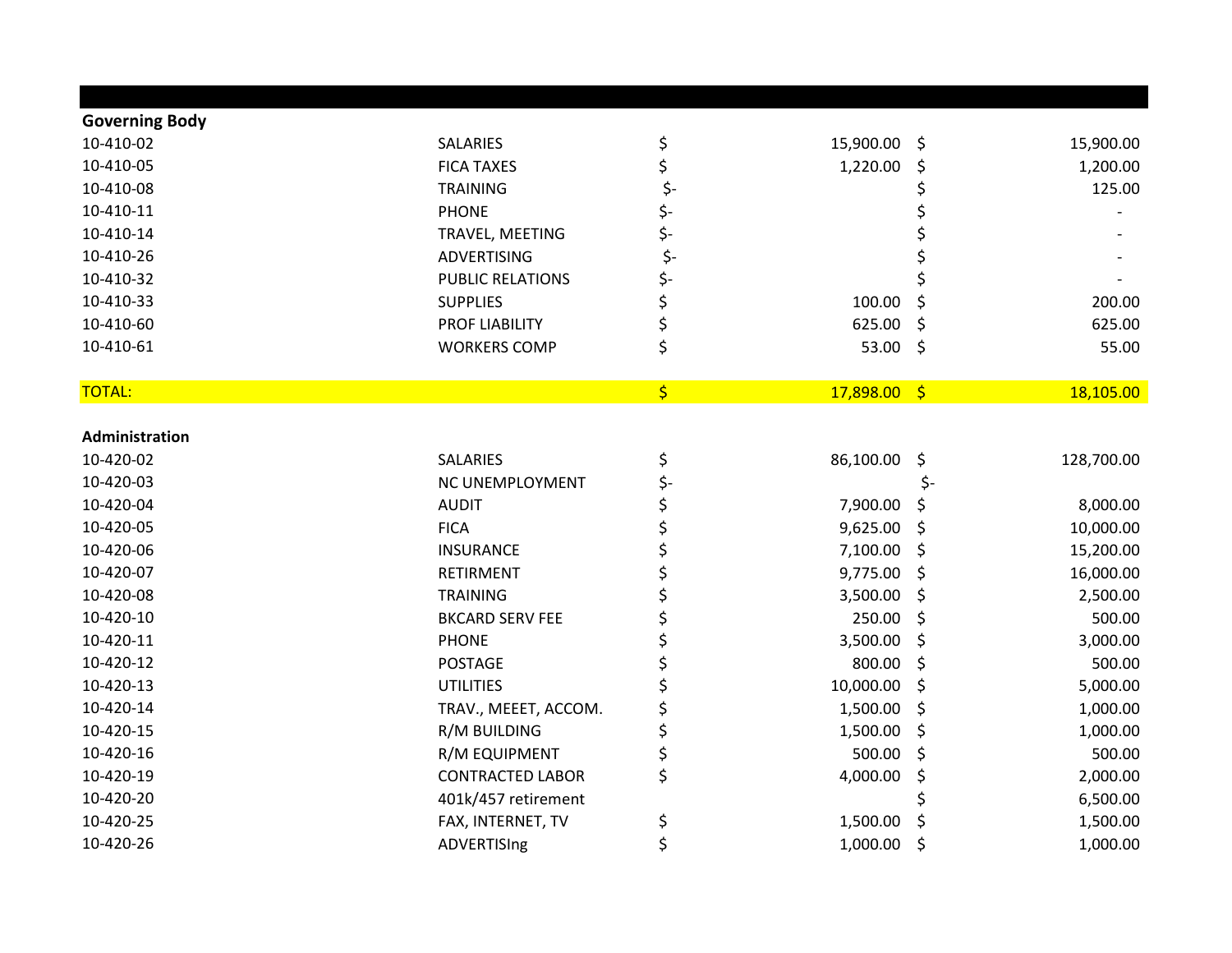| 10-420-28               | <b>COPIER CONTRACT</b>                      | \$                                  | 2,500.00        | \$  | 8,500.00   |
|-------------------------|---------------------------------------------|-------------------------------------|-----------------|-----|------------|
| 10-420-33               | <b>SUPPLIES</b>                             | \$                                  | 4,000.00        | S   | 3,500.00   |
| 10-420-36               | <b>UNIFORMS</b>                             |                                     |                 |     | 500.00     |
| 10-420-40               | <b>COVID 19 EXPENSES</b>                    | \$-                                 |                 |     |            |
| 10-420-45               | <b>CONTRACT SERVICES</b>                    | \$                                  | 28,500.00       | \$  | 20,000.00  |
| 10-420-53               | <b>DUES AND SUBSCRIPTIONS</b>               | \$                                  | 1,750.00        | \$  | 1,750.00   |
| 10-420-57               | MISC.                                       | \$                                  | 1,500.00        | \$  | 1,500.00   |
| 10-420-60               | <b>PROF LIBAILITY</b>                       | \$                                  | 1,900.00        | \$  | 2,000.00   |
| 10-420-61               | <b>WOKERS COMP</b>                          | \$                                  | 1,100.00        | \$. | 1,100.00   |
| 10-420-63               | <b>GENERAL LIABILITY</b>                    | \$                                  | 6,600.00        | \$  | 6,600.00   |
| 10-420-64               | REAL & PERSON PROP.                         | \$-                                 |                 |     | 1,500.00   |
| 10-420-74               | CAP OUTLAY <5000                            | \$-                                 |                 |     | 6,000.00   |
| 10-420-75               | CAP OUTLAY >5000                            | \$                                  | 4,000.00        | \$  |            |
| 10-420-78               | <b>ECONOMIC DEV</b>                         | \$                                  | 7,800.00        | \$  | 8,000.00   |
| 10-420-79               | PLANNING AND ZONING                         | \$                                  | 250.00          | \$  | 250.00     |
| 10-420-99               | <b>CONTINGENCY</b>                          | \$                                  | $3,220.00$ \$   |     | 1,500.00   |
|                         |                                             |                                     |                 |     |            |
|                         |                                             |                                     |                 |     |            |
| <b>TOTAL:</b>           |                                             | $\left  \boldsymbol{\zeta} \right $ | $211,670.00$ \$ |     | 265,600.00 |
|                         |                                             |                                     |                 |     |            |
| <b>Election Expense</b> |                                             |                                     |                 |     |            |
| 10-430-00               | <b>ELECTION EXPENSE</b>                     | \$                                  | 4,100.00 \$     |     | 4,300.00   |
|                         |                                             |                                     |                 |     |            |
| <b>TOTAL:</b>           |                                             | $\left  \boldsymbol{\zeta} \right $ | $4,100.00$ \$   |     | 4,300.00   |
|                         |                                             |                                     |                 |     |            |
| Library                 |                                             |                                     |                 |     |            |
| 10-450-13               | <b>UTILITES</b>                             | \$                                  | $5,000.00$ \$   |     | 7,500.00   |
| 10-450-15               | R/M BUILDING                                | \$                                  | 5,000.00        | \$  | 2,500.00   |
| 10-450-33               | <b>SUPPLIES</b>                             | \$                                  | 1,000.00        | \$  | 1,000.00   |
| 10-450-34               | MC CO SYSTEM                                | \$                                  | 4,500.00        | \$  | 4,500.00   |
| 10-450-57<br>10-450-64  | <b>MISC</b><br><b>LIBRARY R&amp; P PROP</b> | \$                                  | 1,000.00        | \$  | 1,000.00   |
|                         |                                             | \$                                  | 1,580.00        | \$  | 1,600.00   |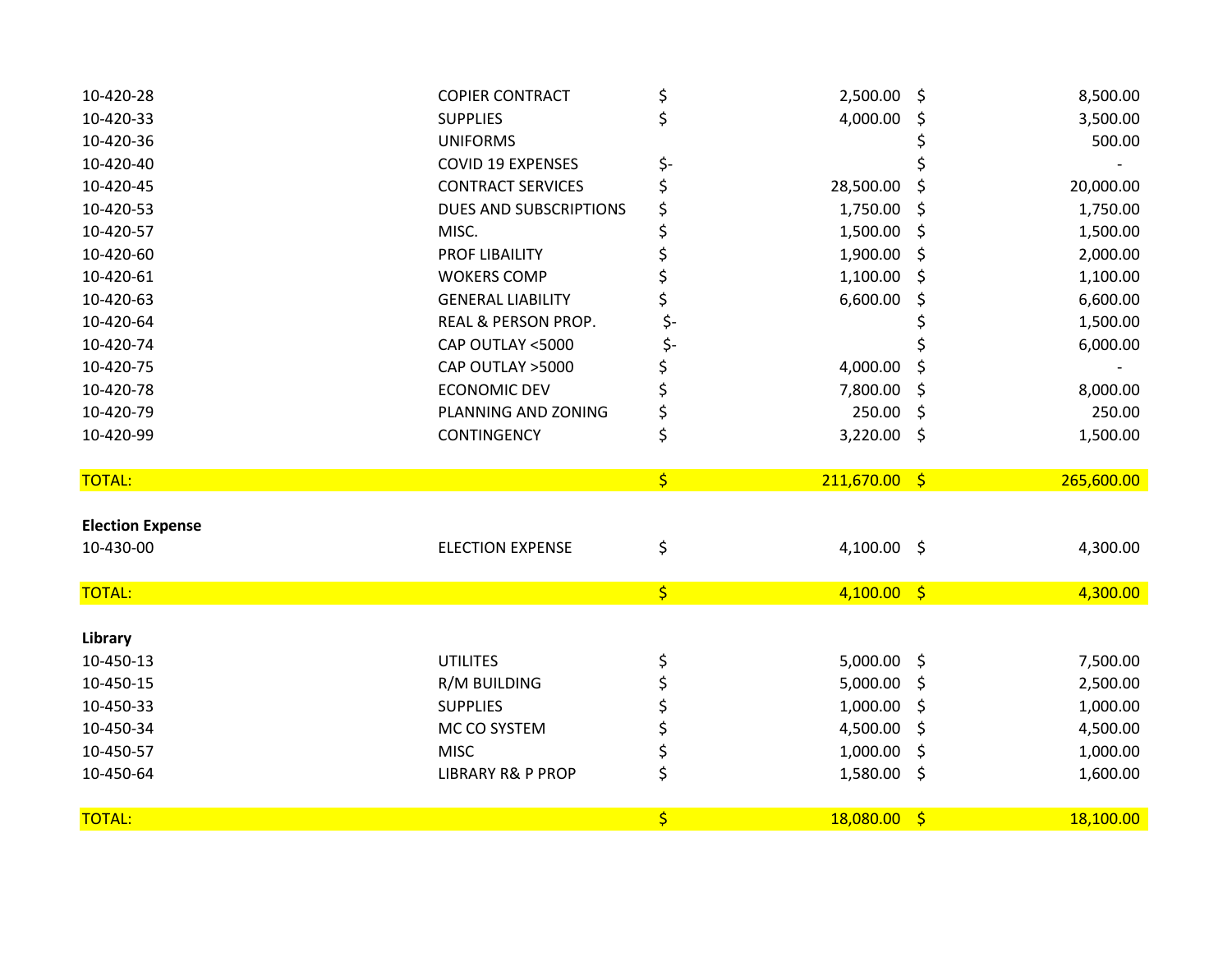| <b>MC Tax Collection</b>           |                              |                                     |                |            |            |
|------------------------------------|------------------------------|-------------------------------------|----------------|------------|------------|
| 10-460-12                          | NC TAX COLLECTION FEE        | \$                                  | 15,000.00 \$   |            | 18,000.00  |
| <b>TOTAL:</b>                      |                              | $\left  \boldsymbol{\zeta} \right $ | $15,000.00$ \$ |            | 18,000.00  |
|                                    |                              |                                     |                |            |            |
| <b>Legal Professional Services</b> |                              |                                     |                |            |            |
| 10-470-04                          | <b>LEGAL FEES</b>            | \$                                  | 50,000.00 \$   |            | 35,000.00  |
| <b>TOTAL:</b>                      |                              | $\left  \boldsymbol{\zeta} \right $ | 50,000.00      | $\sqrt{5}$ | 35,000.00  |
|                                    |                              |                                     |                |            |            |
| <b>Police</b>                      |                              |                                     |                |            |            |
| 10-510-02                          | <b>SALARIES</b>              | \$                                  | 266,700.00     | \$         | 244,000.00 |
| 10-510-03                          | NC UNEMPLOYEMENT             | \$-                                 |                | \$-        |            |
| 10-510-05                          | <b>FICA</b>                  | \$                                  | 21,600.00      | \$         | 18,000.00  |
| 10-510-06                          | <b>INSRUANCE</b>             | \$                                  | 40,000.00      | \$         | 36,600.00  |
| 10-510-07                          | RETIREMENT                   | \$                                  | 30,500.00      | \$         | 26,800.00  |
| 10-510-08                          | <b>EMPLOYEE TRAINING</b>     | \$                                  | 1,000.00       | \$         | 1,000.00   |
| 10-510-10                          | 401K                         | \$                                  | 13,600.00      | \$         | 10,500.00  |
| 10-510-11                          | <b>PHONE</b>                 | \$                                  | 4,100.00       | \$         | 5,000.00   |
| 10-510-12                          | <b>POSTAGE</b>               | \$                                  | 100.00         | \$         | 100.00     |
| 10-510-13                          | <b>UTILITES</b>              | \$                                  | 2,500.00       | \$         | 4,000.00   |
| 10-510-14                          | TRAVEL, MEET, ACCOM.         | \$-                                 |                | \$         | 1,000.00   |
| 10-510-15                          | R/M BUILDING                 | \$                                  | 750.00         | \$         | 1,500.00   |
| 10-510-16                          | R/M EQUIPMENT                | \$                                  | 500.00         | \$         | 5,500.00   |
| 10-510-17                          | R/M AUTO                     | \$                                  | 7,500.00       | \$         | 5,500.00   |
| 10-510-25                          | FAX, INTERNET, TV            | \$                                  | 1,500.00       | \$-        |            |
| 10-510-26                          | <b>ADVERTISING</b>           | \$                                  | 100.00         | \$         | 100.00     |
| 10-510-27                          | <b>CRIME PREVENTION</b>      | \$                                  | 250.00         | \$         | 1,500.00   |
| 10-510-28                          | <b>COPIER CONTRACT</b>       | \$                                  | 1,800.00       | \$-        |            |
| 10-510-31                          | <b>FUEL</b>                  | \$                                  | 7,500.00       | \$         | 30,000.00  |
| 10-510-32                          | <b>DRUG RELATED SUPPLIES</b> | \$                                  | 300.00         | \$         | 1,450.00   |
| 10-510-33                          | <b>SUPPLIES</b>              | \$                                  | 11,000.00      | \$         | 8,000.00   |
| 10-510-36                          | <b>UNIFORMS</b>              | \$                                  | 2,500.00       | \$         | 5,000.00   |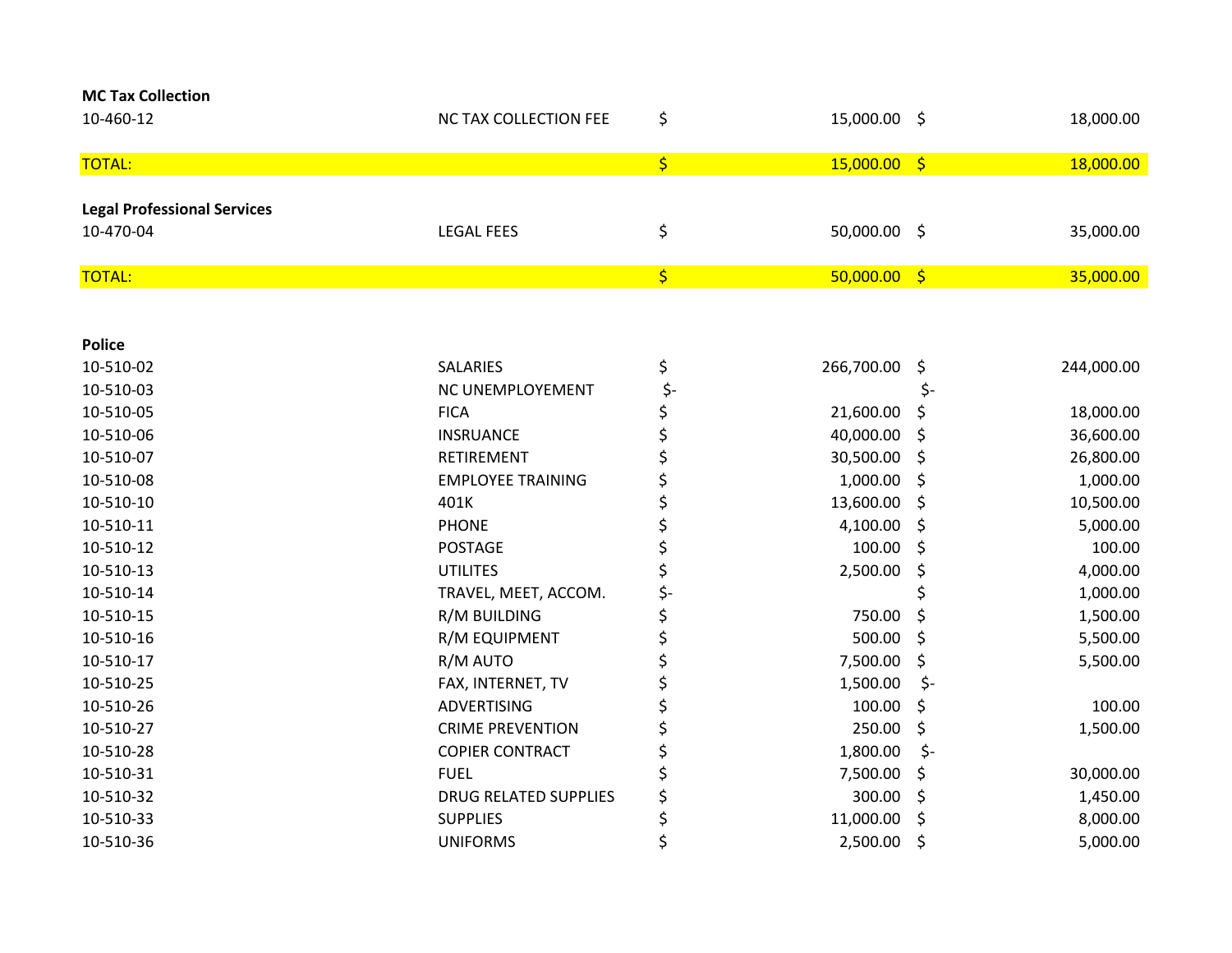| 10-510-40     | COVID 19 GRANT                      | \$-                                 |               |     |            |
|---------------|-------------------------------------|-------------------------------------|---------------|-----|------------|
| 10-510-41     | <b>EQUIPMENT POLICE BLOCK GRANT</b> |                                     |               |     |            |
| 10-510-45     | <b>COTNRACT SERVICES</b>            | \$                                  | 8,000.00 \$   |     | 8,500.00   |
| 10-510-46     | MEDICAL EXPENSE                     | \$                                  | 500.00        | \$  | 2,000.00   |
| 10-510-53     | <b>DUES/SUBCRIPTIONS</b>            |                                     |               |     | 750.00     |
| 10-510-56     | <b>TRAINING</b>                     | \$-                                 |               |     | 5,000.00   |
| 10-510-57     | <b>MISC</b>                         | \$                                  | 1,000.00      | \$  | 1,000.00   |
| 10-510-60     | PROFESSIONAL LAIB                   | \$                                  | 3,800.00      | \$  | 3,800.00   |
| 10-510-61     | <b>WORKER COMP</b>                  | \$                                  | 6,700.00      | \$  | 6,700.00   |
| 10-510-62     | <b>AUTO LIABILITY</b>               | \$                                  | 2,600.00      | \$  | 2,600.00   |
| 10-510-74     | CAP OUTLAY <5000                    | \$                                  | 4,000.00      | \$- |            |
| 10-510-75     | CAP OUTLAY >5000                    | \$                                  | 20,000.00     | \$, | 24,000.00  |
| 10-510-76     | SEPERATION                          | \$                                  | 16,900.00     | \$  | 16,900.00  |
| 10-510-77     | <b>CODE ENFORCEMENT</b>             | \$-                                 |               | \$  | 300.00     |
|               |                                     |                                     |               |     |            |
| <b>TOTAL:</b> |                                     | $\left  \boldsymbol{\zeta} \right $ | 477,300.00 \$ |     | 477,100.00 |
|               |                                     |                                     |               |     |            |
| Fire          |                                     |                                     |               |     |            |
| 10-520-02     | SALARIES                            | \$                                  | 131,875.00 \$ |     | 162,800.00 |
| 10-520-03     | NC UNEMPLOYMENT                     |                                     |               |     |            |
| 10-520-04     | <b>ADMIN FEE</b>                    |                                     |               |     |            |
| 10-520-05     | <b>FICA</b>                         | \$                                  | 8,600.00      | \$, | 14,000.00  |
| 10-520-06     | <b>INSURANCE</b>                    | \$                                  | 16,376.00     | \$  | 16,376.00  |
| 10-520-07     | <b>RETIREMENT</b>                   | \$                                  | 8,300.00      | \$  | 9,340.00   |
| 10-520-08     | <b>TRAINING</b>                     | \$                                  | 500.00        | \$  | 500.00     |
| 10-520-09     | PENSION CONTRIBUTION                | \$                                  | 6,000.00      | \$  | 6,000.00   |
| 10-520-11     | <b>PHONE</b>                        | \$                                  | 2,600.00      | \$  | 2,600.00   |
| 10-520-12     | <b>POSTAGE</b>                      | \$                                  | 100.00        | \$  | 300.00     |
| 10-520-13     | <b>UTILITES</b>                     | \$                                  | 12,500.00     | \$  | 12,500.00  |
| 10-520-14     | <b>TRAVEL</b>                       | \$                                  | 500.00        | \$  | 500.00     |
| 10-520-15     | R/M BUILDING                        | \$                                  | 3,000.00      | \$  | 5,000.00   |
| 10-520-16     | R/M EQUIPMENT                       | \$                                  | 7,000.00      | \$  | 8,000.00   |
| 10-520-17     | R/M TRUCK                           | \$                                  | 10,000.00     | \$  | 10,000.00  |
| 10-520-20     | 401k r/457 retirement               |                                     |               | \$  | 7,700.00   |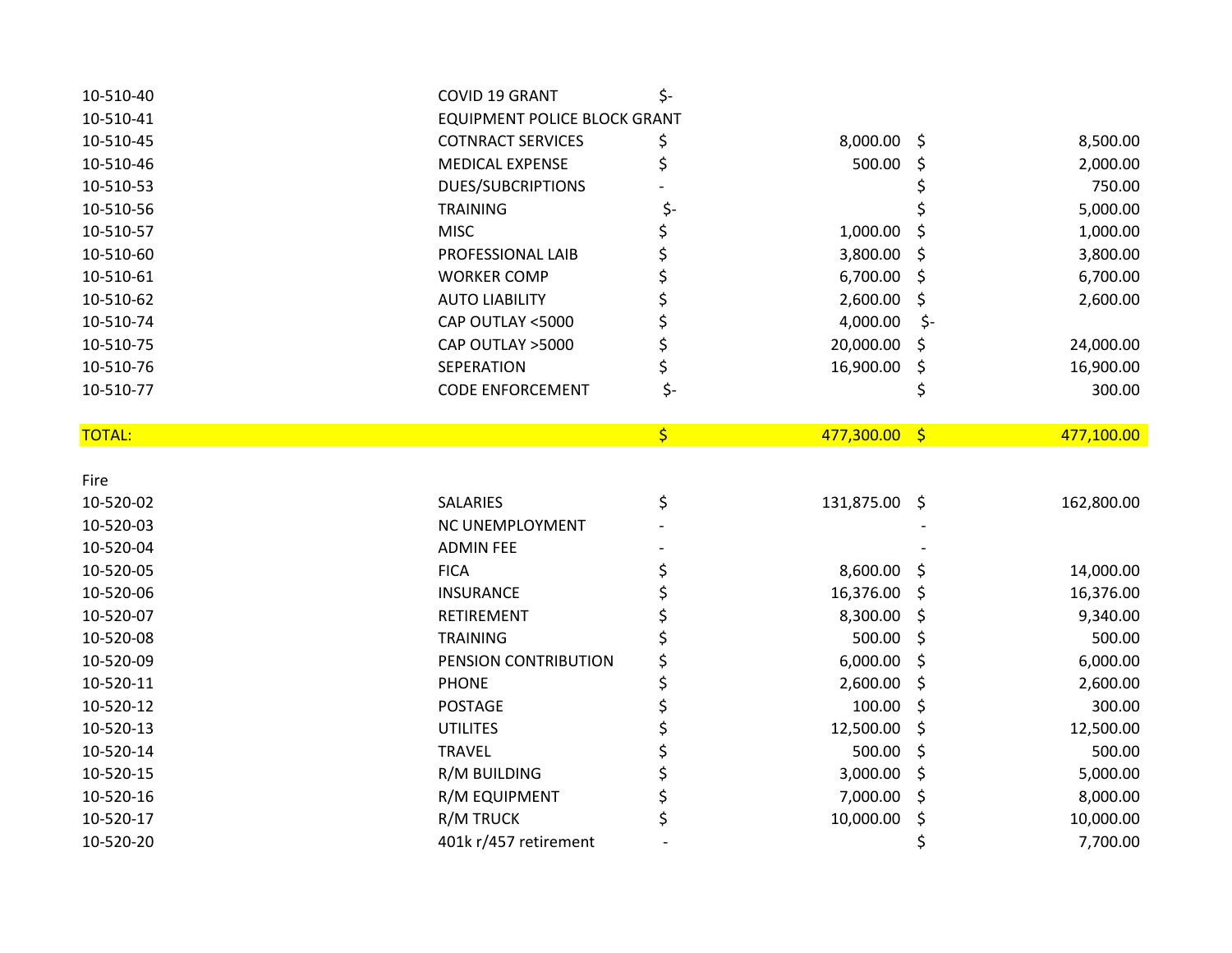| 10-520-25     | FAX, INTERNET, TV            | \$  | 3,600.00        | \$  | 3,600.00   |
|---------------|------------------------------|-----|-----------------|-----|------------|
| 10-520-26     | ADVERTISE/AWARENESS          | \$  | 2,200.00        | \$  | 2,800.00   |
| 10-520-28     | <b>COPIER CONTRACT</b>       | \$  | 3,000.00        | \$  | 3,000.00   |
| 10-520-31     | <b>FUEL</b>                  | \$  | 8,500.00        | \$  | 8,500.00   |
| 10-520-33     | <b>SUPPLIES</b>              | \$  | 6,000.00        | \$  | 6,000.00   |
| 10-520-36     | <b>UNIFORMS</b>              | \$  | 10,000.00       | \$  | 10,000.00  |
| 10-520-45     | <b>CONTRACT SERVICES</b>     |     | 600.00          | \$. | 700.00     |
| 10-520-46     | <b>MEDICAL EXPENSES</b>      |     | 300.00          | \$  | 300.00     |
| 10-520-53     | <b>DUES/SUBCRIPTIONS</b>     |     | 2,500.00        | \$  | 2,500.00   |
| 10-520-57     | <b>MISC</b>                  |     | 3,200.00        | \$  | 3,200.00   |
| 10-520-60     | <b>R&amp;P PROP</b>          | \$  | 3,000.00        | \$  | 3,000.00   |
| 10-520-61     | <b>WORKERS COMP</b>          |     | 4,900.00        | \$  | 4,900.00   |
| 10-520-62     | <b>AUTO LIABILITY</b>        |     | 3,467.00        | \$  | 3,467.00   |
| 10-520-70     | TRANSFER TO 34 FIRE CAP RES  |     |                 |     |            |
| 10-520-72     | CAP OUTLAY <5000             | \$  | $6,629.00$ \$   |     | 21,825.00  |
| 10-520-74     | FEMA GRANT PURCHASES         |     |                 |     |            |
| 10-520-75     | CAP OUTLAY >5000             |     |                 |     |            |
| 10-520-76     | FEMA GRANT VOLUNTEER PAY \$  |     |                 |     |            |
| 10-520-78     | <b>OSFM RESCUE PURCHASES</b> |     |                 |     |            |
| 10-520-79     | <b>OSFM PURCHASES</b>        |     |                 |     |            |
| 10-520-80     | RESCUE BENEVOLENT B/H        | \$  | 4,000.00        | S   | 4,000.00   |
| 10-520-81     | <b>CODE 3 INSURANCE</b>      | \$  | 1,600.00        | -\$ | 1,600.00   |
|               |                              |     |                 |     |            |
| <b>TOTAL:</b> |                              | \$  | $270,847.00$ \$ |     | 335,008.00 |
| Recreation    |                              |     |                 |     |            |
| 10-550-13     | <b>RECREATION UTILITES</b>   | \$  | $2,500.00$ \$   |     | 5,000.00   |
| 10-550-26     | <b>FARMERS DAY</b>           | \$  | 300.00          | \$  | 1,000.00   |
| 10-550-65     | <b>HARVEST FEST</b>          | \$- |                 |     | 250.00     |
| 10-550-66     | <b>CHRISTMAS</b>             | \$- |                 |     | 250.00     |
| 10-550-67     | <b>BEAUTIFICATION</b>        | \$  | 1,000.00        | S   | 1,000.00   |
| 10-550-68     | <b>RECREATION</b>            | \$- |                 |     | 1,000.00   |
| 10-550-69     | R/M DEPO & CABOSE            |     |                 |     | 1,000.00   |
| 10-550-76     | CAP OUTLAY >5000             | \$  | 10,000.00       | \$  | 10,000.00  |
|               |                              |     |                 |     |            |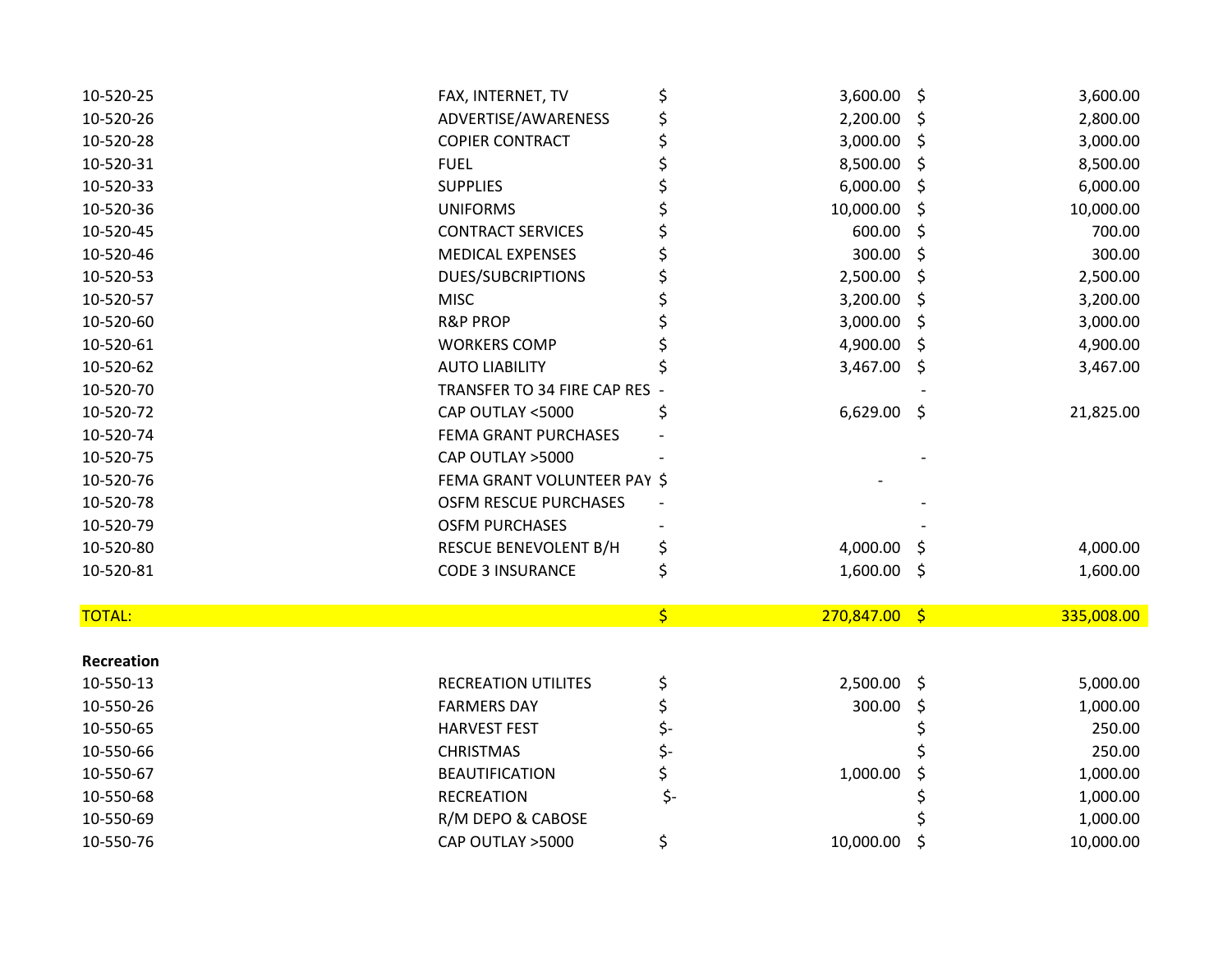| <b>TOTAL:</b> |                          | \$  | 13,800.00  | - \$                    | 19,500.00  |
|---------------|--------------------------|-----|------------|-------------------------|------------|
| <b>Street</b> |                          |     |            |                         |            |
| 10-560-02     | <b>SALARIES</b>          | \$  | 37,400.00  | \$                      | 26,500.00  |
| 10-560-03     | NC UNEMPLOYEMENT         | \$- |            | \$-                     |            |
| 10-560-05     | <b>FICA</b>              | \$  | 2,900.00   | S                       | 2,250.00   |
| 10-560-06     | <b>INSURANCE</b>         | \$  | 11,200.00  | \$                      | 7,500.00   |
| 10-560-07     | <b>RETIREMENT</b>        | \$  | 4,200.00   | \$                      | 3,300.00   |
| 10-560-08     | <b>TRAINING</b>          | \$- |            |                         | 500.00     |
| 10-560-11     | <b>PHONE</b>             |     | 750.00     | \$                      | 600.00     |
| 10-560-13     | <b>UTILITIES</b>         | \$  | 40,000.00  | \$                      | 40,000.00  |
| 10-560-14     | <b>TRAVEL</b>            | \$- |            |                         |            |
| 10-560-15     | R/M BUILDING             |     | 2,000.00   | Ş                       | 2,000.00   |
| 10-560-16     | R/M EQUIPMENT            |     | 5,000.00   | \$                      | 5,000.00   |
| 10-560-17     | R/M AUTO                 | \$  | 5,000.00   | \$                      | 5,000.00   |
| 10-560-20     | SUPPLEMENTAL RETIRMENET  |     |            |                         | 1,325.00   |
| 10-560-31     | <b>FUEL</b>              |     | 4,000.00   | \$                      | 10,000.00  |
| 10-560-33     | <b>SUPPLIES</b>          |     | 5,000.00   | \$                      | 5,000.00   |
| 10-560-36     | <b>UNIFORMS</b>          |     | 1,100.00   | \$                      | 800.00     |
| 10-560-45     | <b>CONTRACT SERVICES</b> |     | 1,000.00   | \$                      | 1,000.00   |
| 10-560-46     | <b>MEDICAL EXPENSES</b>  | \$- |            |                         | 250.00     |
| 10-560-57     | MISC.                    |     | 1,500.00   | \$                      | 1,500.00   |
| 10-560-60     | PROF LIBAILITY           |     | 600.00     | \$                      | 600.00     |
| 10-560-61     | <b>WORKERS COMP</b>      | \$  | 3,500.00   | \$                      | 3,500.00   |
| 10-560-62     | <b>AUTO LIABILITY</b>    | \$  | 1,600.00   | \$                      | 1,600.00   |
| 10-560-74     | CAP OUTLAY <5000         | \$- |            |                         | 3,200.00   |
| 10-560-75     | CAP OUTLAY >5000         | \$  | 10,000.00  | \$                      | 8,000.00   |
| 10-560-76     | <b>DOT REPAIR</b>        | \$  | 5,000.00   | \$                      | 5,000.00   |
| 10-560-80     | MEAL AND DRINK FUND      | \$- |            | \$-                     |            |
| 10-560-99     | <b>HURRICANE RELATED</b> | \$- |            | \$-                     |            |
| <b>TOTAL:</b> |                          | \$  | 141,750.00 | $\overline{\mathsf{S}}$ | 134,425.00 |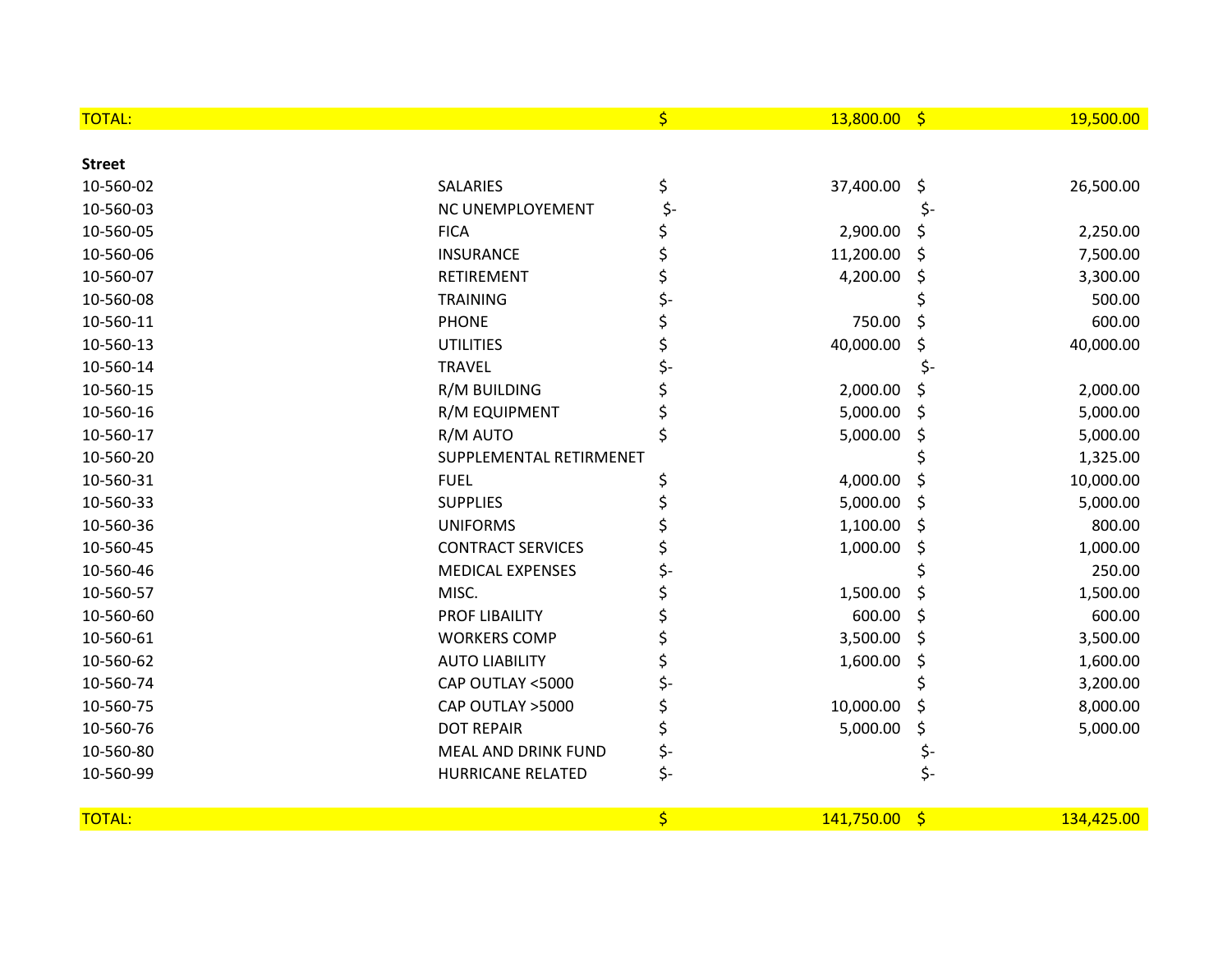| <b>Powell Bill</b>          |                                 |                                 |                |            |           |
|-----------------------------|---------------------------------|---------------------------------|----------------|------------|-----------|
| 10-570-00                   | <b>RESURF/ MTNCE</b>            | \$                              | 33,000.00      | \$         | 10,500.00 |
| 10-570-01                   | <b>SIDEWALKS</b>                | \$                              | 10,000.00      | \$         | 10,000.00 |
| 10-570-04                   | <b>ENGERNEERING</b>             | \$-                             |                |            | 10,000.00 |
| 10-570-16                   | EQUIP. MAINT.                   | \$                              | 750.00         | \$         | 1,000.00  |
| 10-570-33                   | <b>SUPPLIES</b>                 | \$-                             |                | \$         | 2,500.00  |
| <b>TOTAL:</b>               |                                 | \$                              | $43,750.00$ \$ |            | 34,000.00 |
| <b>Garbage Contract</b>     |                                 |                                 |                |            |           |
| 10-580-45                   | <b>GARBAGE CONTRACT</b>         | \$                              | 66,000.00 \$   |            | 66,000.00 |
| <b>TOTAL:</b>               |                                 | \$                              | $66,000.00$ \$ |            | 66,000.00 |
|                             |                                 |                                 |                |            |           |
| <b>Cemetery</b>             |                                 |                                 |                |            |           |
| 10-560-15                   | R/M                             |                                 |                | \$         | 6,000.00  |
| 10-590-91                   | <b>CEMETERY</b>                 | \$                              | 10,000.00      | \$         | 8,500.00  |
| 10-590-33                   | <b>SUPPLIES</b>                 | $\zeta$ -                       |                | \$         | 1,500.00  |
| <b>TOTAL:</b>               |                                 | $\overline{\boldsymbol{\zeta}}$ | $10,000.00$ \$ |            | 16,000.00 |
| <b>Economic Development</b> |                                 |                                 |                |            |           |
| 10-650-93                   | <b>ECONOMIC MEMBERSHIP</b>      | \$                              | 1,000.00 \$    |            | 750.00    |
| 10-650-95                   | <b>TRAINGLE J COUNCIL</b>       | \$                              | 500.00         | \$         | 500.00    |
| 10-650-96                   | <b>ROTARY CLUB</b>              | \$-                             |                | \$         | 600.00    |
| <b>TOTAL:</b>               |                                 | $\overline{\xi}$                | $1,500.00$ \$  |            | 1,850.00  |
| <b>Debt</b>                 |                                 |                                 |                |            |           |
| 10-660-34                   | TRANSFER TO FIRE CAP RESER\ \$- |                                 |                | \$-        |           |
| 10-660-57                   | TO BALANCE ADD TO ADMIN         | -\$                             |                | \$-        |           |
| 10-660-64                   | TRANSFER TO ENTERPRISE FUN \$-  |                                 |                |            |           |
| 10-660-65                   | TRANSFER TO FIRE RESERVE FL \$- |                                 |                | \$-<br>\$- |           |
| 10-660-68                   | <b>TANSFER TO OSFM GRANT</b>    | \$-                             |                | \$-        |           |
|                             |                                 |                                 |                |            |           |